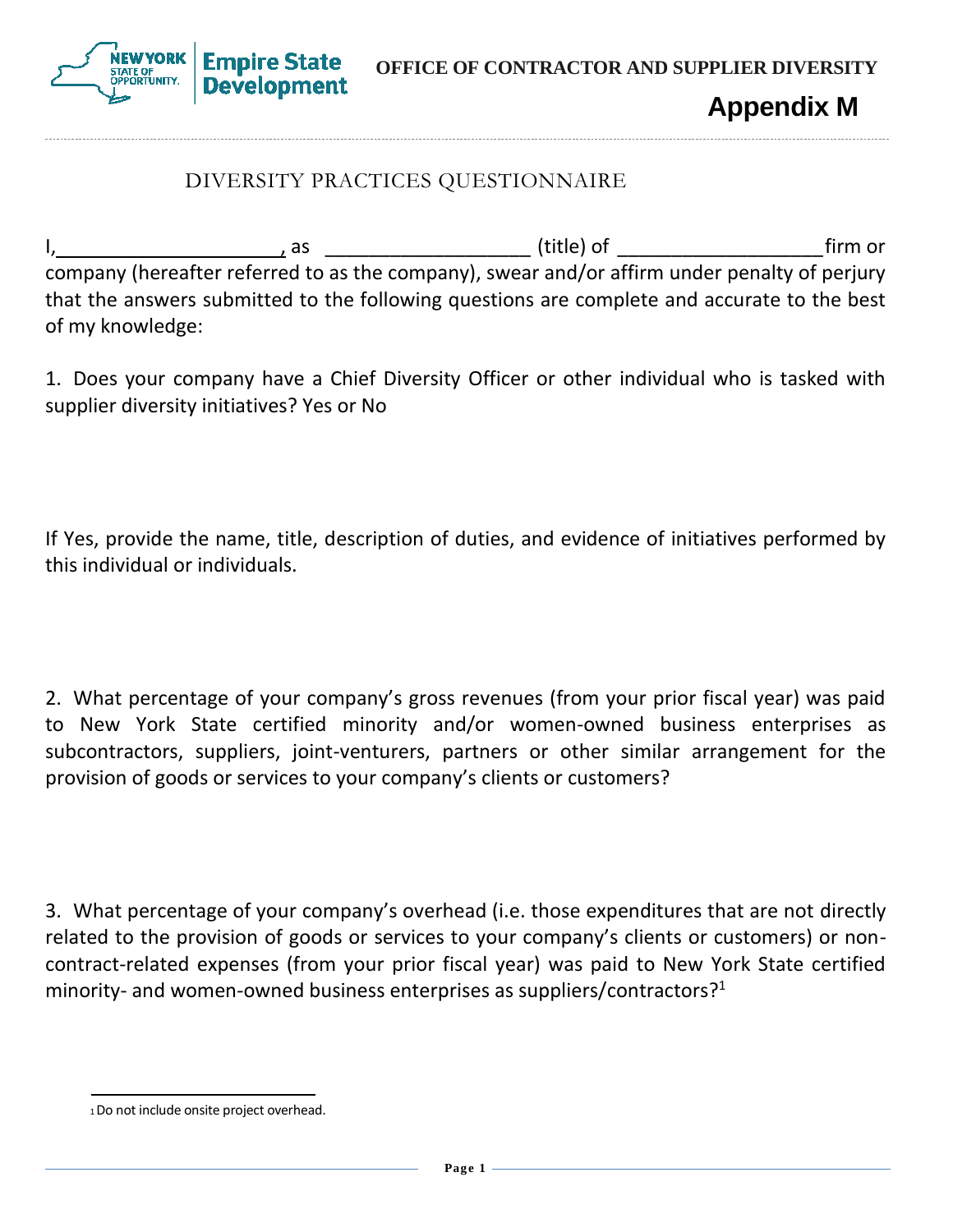

4. Does your company provide technical training<sup>2</sup> to minority- and women-owned business enterprises? Yes or No

If Yes, provide a description of such training which should include, but not be limited to, the date the program was initiated, the names and the number of minority- and women-owned business enterprises participating in such training, the number of years such training has been offered and the number of hours per year for which such training occurs.

5. Is your company participating in a government approved minority- and women-owned business enterprise mentor-protégé program?

If Yes, identify the governmental mentoring program in which your company participates and provide evidence demonstrating the extent of your company's commitment to the governmental mentoring program.

6. Does your company include specific quantitative goals for the utilization of minority- and women-owned business enterprises in its non-government procurements? Yes or No

<sup>2</sup>Technical training is the process of teaching employees how to more accurately and thoroughly perform the technical components of their jobs. Training can include technology applications, products, sales and service tactics, and more. Technical skills are job-specific as opposed to soft skills, which are transferable.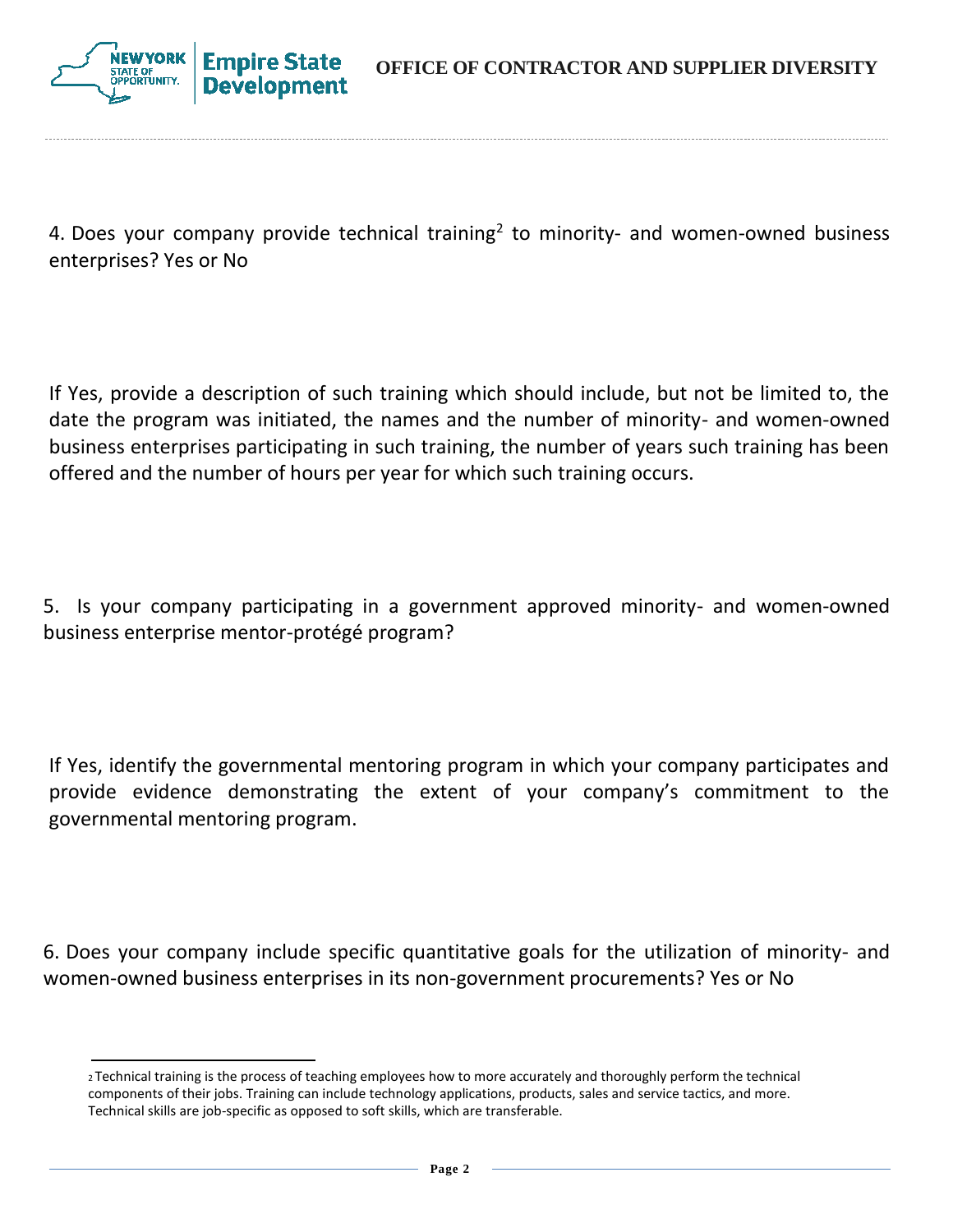**OFFICE OF CONTRACTOR AND SUPPLIER DIVERSITY**



If Yes, provide a description of such non-government procurements (including time period, goal, scope and dollar amount) and indicate the percentage of the goals that were attained.

7. Does your company have a formal minority- and women-owned business enterprise supplier diversity program? Yes or No

If Yes, provide documentation of program activities and a copy of policy or program materials.

8. Does your company plan to enter into partnering or subcontracting agreements with New York State certified minority- and women-owned business enterprises if selected as the successful respondent? Yes or No

If Yes, complete the attached Utilization Plan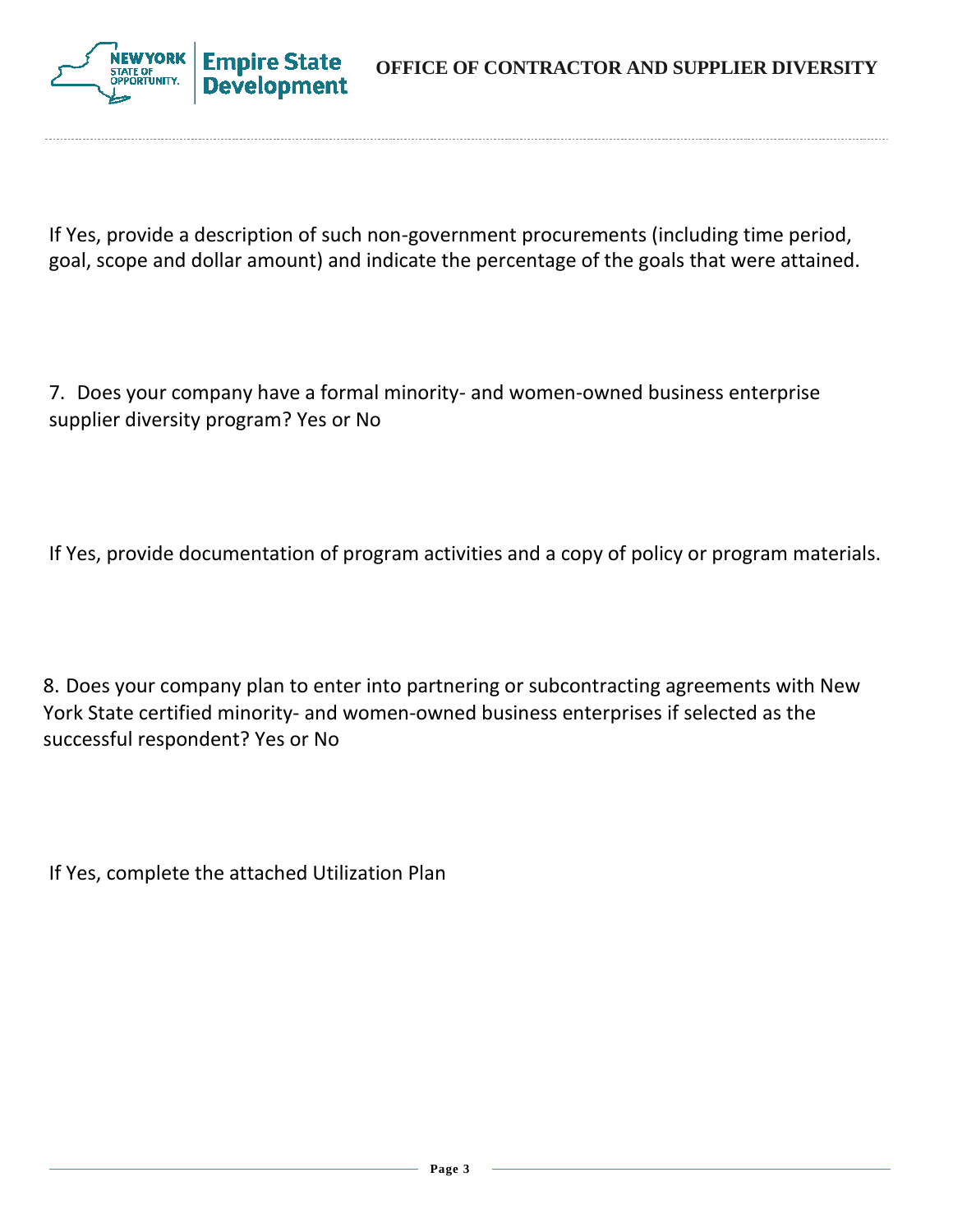

NEW YORK **Empire State**<br>Development

All information provided in connection with the questionnaire is subject to audit and any fraudulent statements are subject to criminal prosecution and debarment.

| Signature of<br>Owner/Official |  |  |
|--------------------------------|--|--|
| Printed Name of<br>Signatory   |  |  |
|                                |  |  |
| Title                          |  |  |
|                                |  |  |
| Name of Business               |  |  |
|                                |  |  |
| Address                        |  |  |
|                                |  |  |
| City, State, Zip               |  |  |
|                                |  |  |